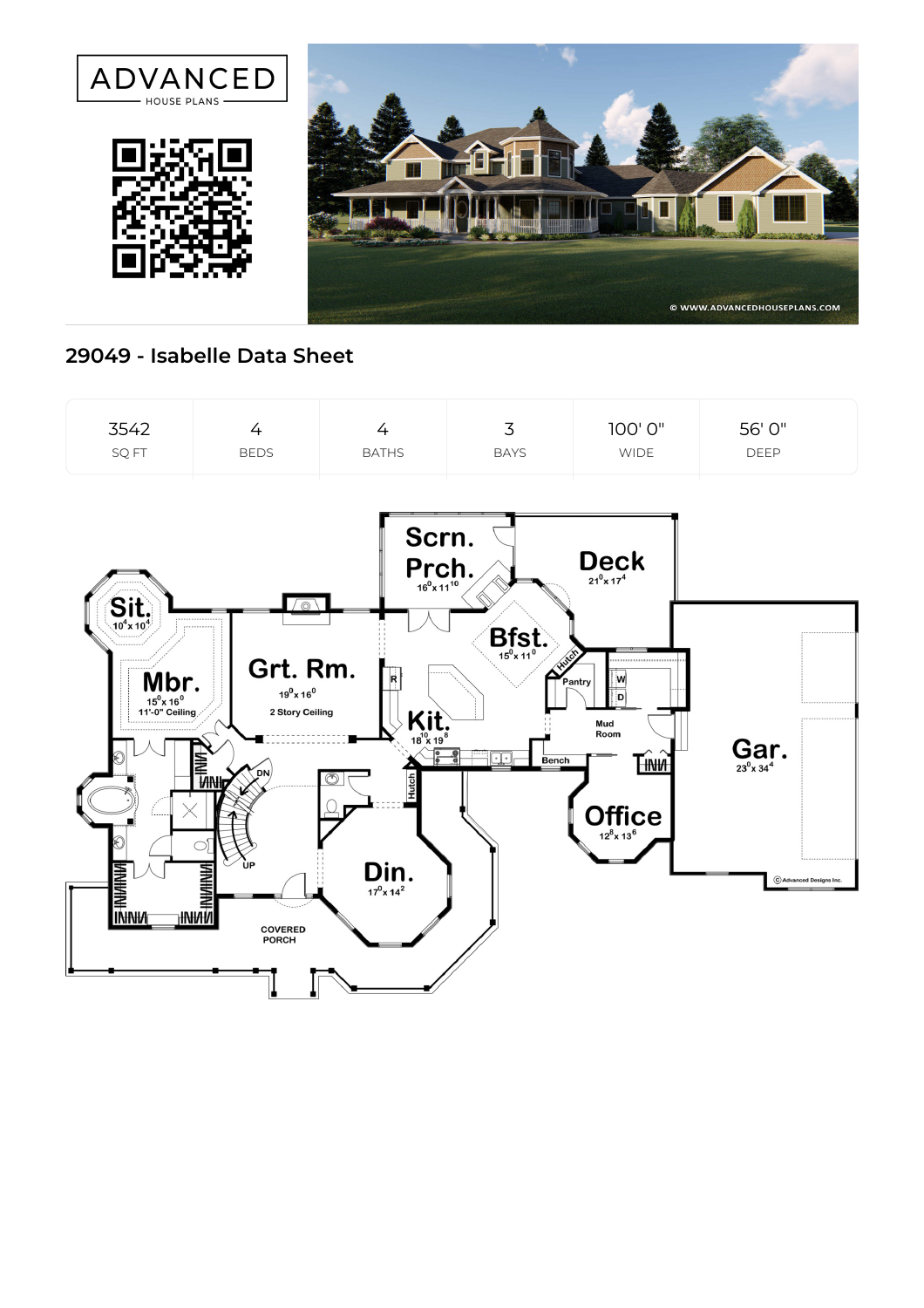

## **Construction Specs**

| Layout                                          |                |
|-------------------------------------------------|----------------|
| Bedrooms                                        | $\overline{4}$ |
| Bathrooms                                       | $\overline{4}$ |
| Garage Bays                                     | 3              |
| <b>Square Footage</b>                           |                |
| Main Level                                      | 2488 Sq. Ft.   |
| Second Level                                    | 1054 Sq. Ft.   |
| Garage                                          | 844 Sq. Ft.    |
| <b>Total Finished Area</b>                      | 3542 Sq. Ft.   |
| <b>Exterior Dimensions</b>                      |                |
| Width                                           | 100'0"         |
| Depth                                           | 56' 0"         |
| Ridge Height<br>Calculated from main floor line | 32'            |